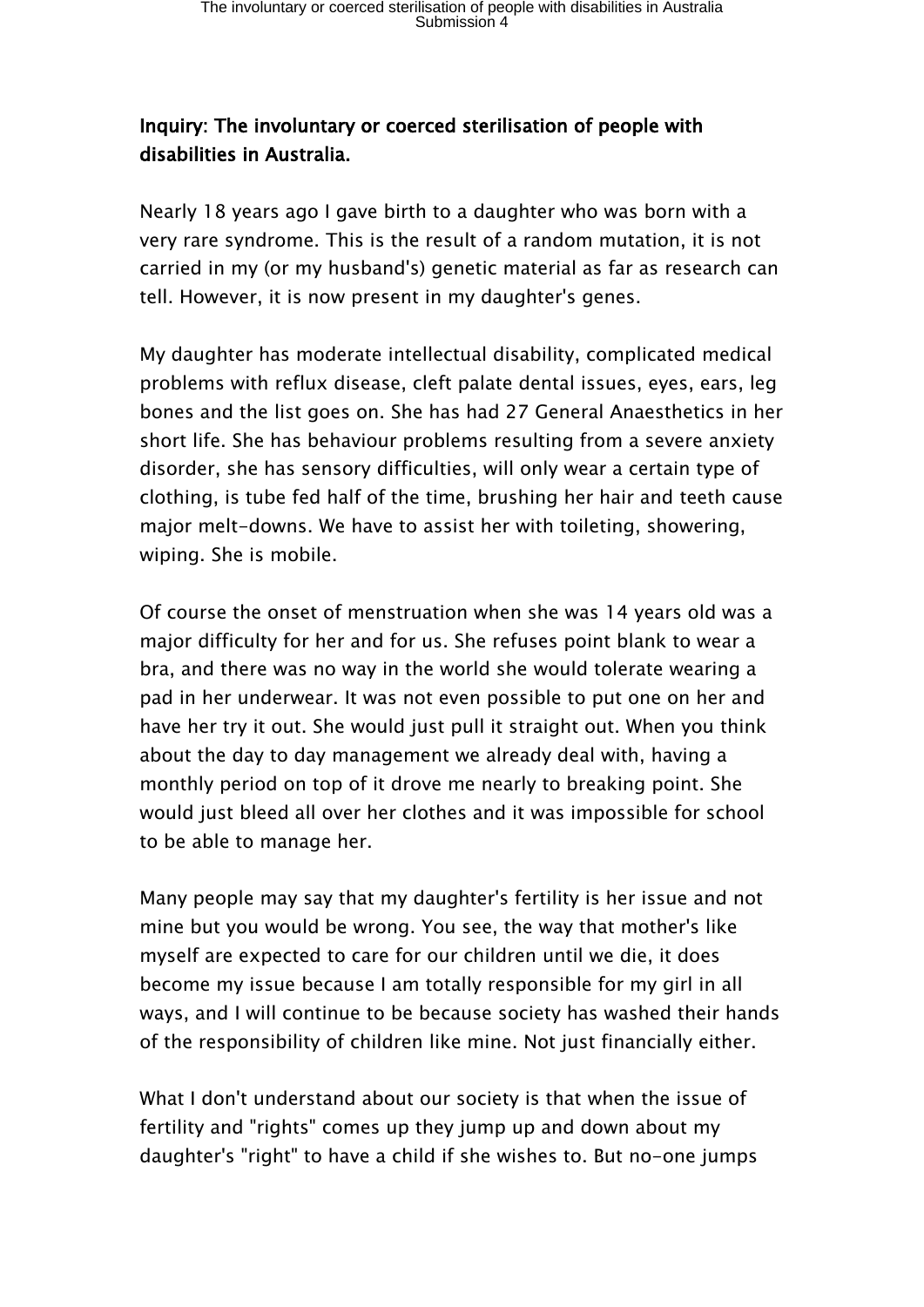up and down about her "right" to be able to live independently (which she has no chance of doing in Australia at this present time because places just don't exist). They don't jump up and down about her "right" to have a job or a meaningful adult life (because the money is not there to enable this for her). They don't jump up and down about her being able to access affordable dental care (which she can't as an adult with a disability). They don't jump up and down about my life. Yes, you say it isn't about me, but you are wrong. Our society makes it about me. Why don't you protest about something that could improve my daughter's life?

Allowing my daughter to have a medical procedure to stop her periods for the rest of her life would only be a blessing to her (and to me). Why does she have to tolerate the stress, anxiety, mess and distress to keep a portion of the "rights" community happy? This is actually something in her life that CAN BE FIXED! and it is forbidden! There is no need for her to suffer a monthly period for the next 40 years of her life.

You see, she would never be able to have children. There is no way in the world she would survive through a pregnancy emotionally or physically. I have no desire to "rid" the world of people with her syndrome, not at all, despite the fact that any of her offspring would have at least a 50% chance of having her syndrome and much more severely than she has it. I am a very strong advocate with regard to her life and am against abortion. But what puzzles me about this whole issue is that if my daughter became pregnant (by means fair or foul, and let's face it her risk of sexual abuse is far above a girl of her age without an intellectual disability!) then the law would allow her to have an abortion, and I would have to go against my beliefs to allow it as well.

And if for some reason the pregnancy went ahead who would you suppose is going to care for the baby? She can't even tolerate the sound of a baby in a shopping centre and will hit her own head in fear and frustration if she hears one. Does society expect that I would care for her (probably disabled) baby as well as care for her? So where is my